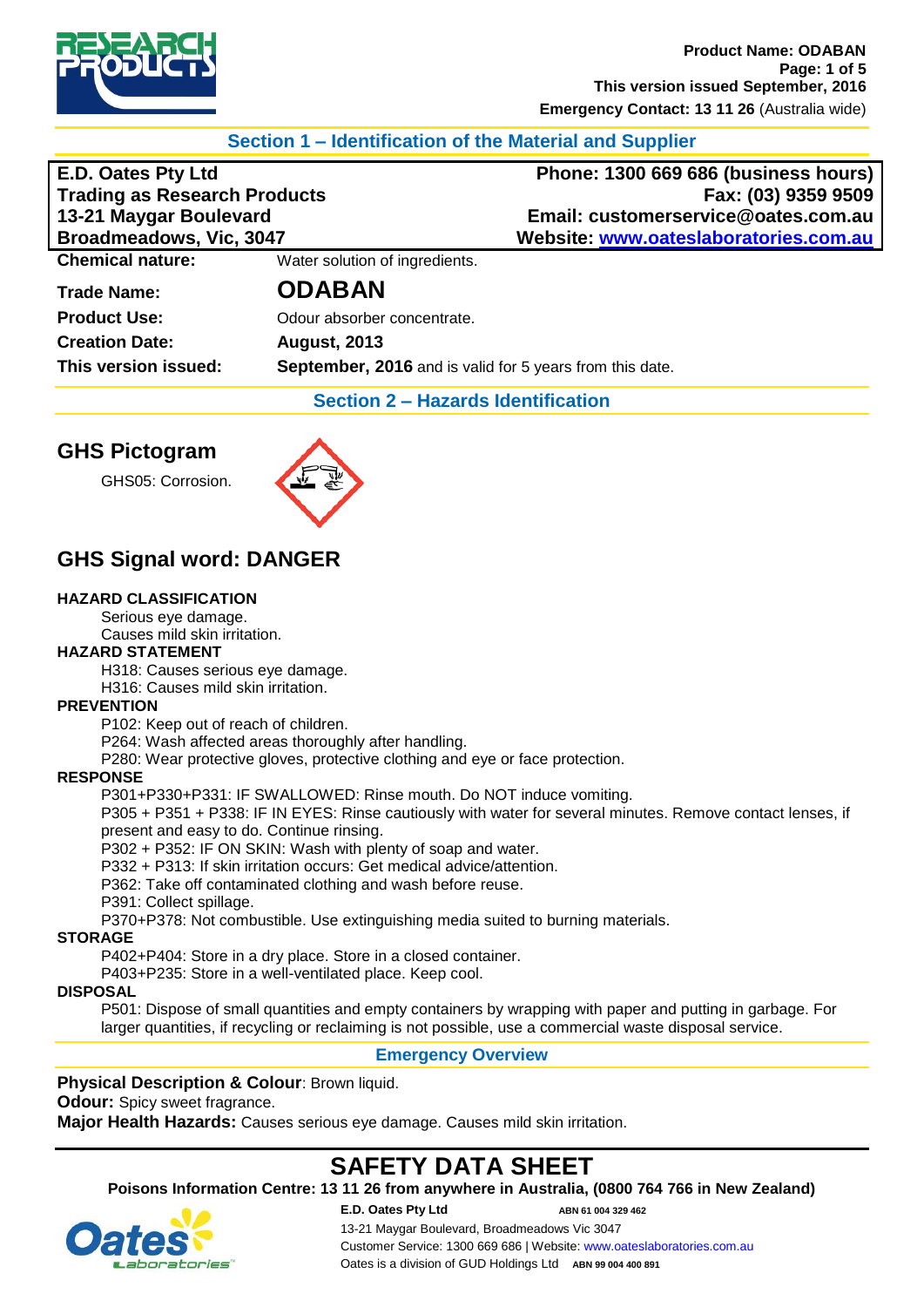

**Potential Health Effects**

# **Inhalation:**

**Short Term Exposure:** Available data indicates that this product is not harmful. In addition product is unlikely to cause any discomfort or irritation.

**Long Term Exposure:** No data for health effects associated with long term inhalation.

# **Skin Contact:**

**Short Term Exposure:** Available data indicates that this product is not harmful. It should present no hazards in normal use. However product may be mildly irritating, but is unlikely to cause anything more than mild discomfort which should disappear once contact ceases.

**Long Term Exposure:** No data for health effects associated with long term skin exposure.

# **Eye Contact:**

**Short Term Exposure:** This product is a severe eye irritant. Symptoms may include stinging and reddening of eyes and watering which may become copious. Other symptoms such as swelling of eyelids and blurred vision may also become evident. If exposure is brief, symptoms should disappear once exposure has ceased.

**Long Term Exposure:** No data for health effects associated with long term eye exposure.

# **Ingestion:**

**Short Term Exposure:** Significant oral exposure is considered to be unlikely. However, this product may be mildly irritating to mucous membranes but is unlikely to cause anything more than mild transient discomfort.

**Long Term Exposure:** No data for health effects associated with long term ingestion.

### **Carcinogen Status:**

**SWA:** No significant ingredient is classified as carcinogenic by SWA.

**NTP:** No significant ingredient is classified as carcinogenic by NTP.

**IARC:** No significant ingredient is classified as carcinogenic by IARC.

| Section 3 – Composition/Information on ingredients                                                                  |               |                 |         |                                |
|---------------------------------------------------------------------------------------------------------------------|---------------|-----------------|---------|--------------------------------|
| <b>Ingredients</b>                                                                                                  | <b>CAS No</b> | <b>Conc., %</b> |         | TWA $(mg/m^3)$ STEL $(mg/m^3)$ |
| Octyl phenol reacted with 10 moles of<br>ethylene oxide                                                             | 9036-19-5     | ~15             | not set | not set                        |
| Other non hazardous ingredients                                                                                     | various       | <5              | not set | not set                        |
| Water                                                                                                               | 7732-18-5     | to $100$        | not set | not set                        |
| This is a common state massive colorer and state of common state manning withinking Minera monocities of other mono |               |                 |         |                                |

**Section 3 – Composition/Information on Ingredients**

This is a commercial product whose exact ratio of components may vary slightly. Minor quantities of other non hazardous ingredients are also possible.

The SWA TWA exposure value is the average airborne concentration of a particular substance when calculated over a normal 8 hour working day for a 5 day working week. The STEL (Short Term Exposure Limit) is an exposure value that may be equalled (but should not be exceeded) for no longer than 15 minutes and should not be repeated more than 4 times per day. There should be at least 60 minutes between successive exposures at the STEL. The term "peak "is used when the TWA limit, because of the rapid action of the substance, should never be exceeded, even briefly.

**Section 4 – First Aid Measures**

# **General Information:**

You should call The Poisons Information Centre if you feel that you may have been poisoned, burned or irritated by this product. The number is 13 11 26 from anywhere in Australia (0800 764 766 in New Zealand) and is available at all times. Have this SDS with you when you call.

**Inhalation:** First aid is not generally required. If in doubt, contact a Poisons Information Centre or a doctor. **Skin Contact: If irritation does occur, flush with lukewarm, gently flowing water for 5 minutes or until chemical is** removed.

**Eye Contact:** Immediately flush the contaminated eye(s) with lukewarm, gently flowing water for 5 minutes or until the product is removed, while holding the eyelid(s) open. Obtain medical advice immediately if irritation occurs. Take special care if exposed person is wearing contact lenses.

**Ingestion:** If product is swallowed or gets in mouth, do NOT induce vomiting; wash mouth with water and give some water to drink. If symptoms develop, or if in doubt contact a Poisons Information Centre or a doctor.

# **SAFETY DATA SHEET**

**Poisons Information Centre: 13 11 26 from anywhere in Australia, (0800 764 766 in New Zealand)**

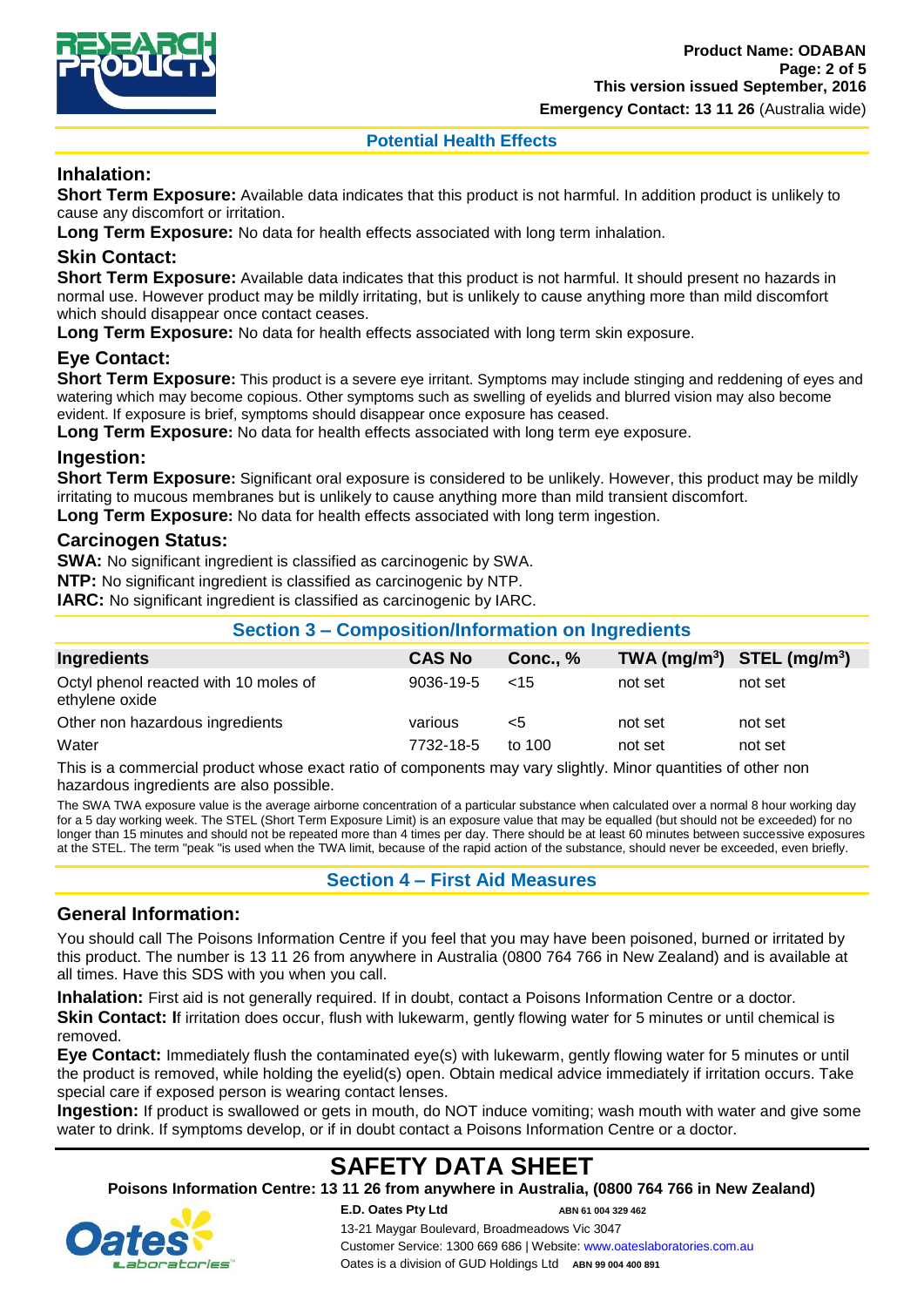

**Emergency Contact: 13 11 26** (Australia wide)

# **Section 5 – Fire Fighting Measures**

**Fire and Explosion Hazards**: The major hazard in fires is usually inhalation of heated and toxic or oxygen deficient (or both), fire gases. There is no risk of an explosion from this product under normal circumstances if it is involved in a fire.

This product is likely to decompose only after heating to dryness, followed by further strong heating. Fire decomposition products from this product may be toxic if inhaled. Take appropriate protective measures. **Extinguishing Media:** Not combustible. Use extinguishing media suited to burning materials.

**Fire Fighting:** If a significant quantity of this product is involved in a fire, call the fire brigade.

| Flash point:                     | Does not burn.                  |
|----------------------------------|---------------------------------|
| <b>Upper Flammability Limit:</b> | Does not burn.                  |
| <b>Lower Flammability Limit:</b> | Does not burn.                  |
| <b>Autoignition temperature:</b> | Not applicable - does not burn. |
| <b>Flammability Class:</b>       | Does not burn.                  |
|                                  |                                 |

# **Section 6 – Accidental Release Measures**

**Accidental release:** This product is sold in small packages, and the accidental release from one of these is not usually a cause for concern. For minor spills, clean up, rinsing to sewer and put empty container in garbage. Although no special protective clothing is normally necessary because of occasional minor contact with this product, it is good practice to wear impermeable gloves when handling chemical products. In the event of a major spill, prevent spillage from entering drains or water courses and call emergency services.

# **Section 7 – Handling and Storage**

**Handling:** Keep exposure to this product to a minimum, and minimise the quantities kept in work areas. Check Section 8 of this SDS for details of personal protective measures, and make sure that those measures are followed. The measures detailed below under "Storage" should be followed during handling in order to minimise risks to persons using the product in the workplace. Also, avoid contact or contamination of product with incompatible materials listed in Section 10.

**Storage:** Make sure that containers of this product are kept tightly closed. Keep containers dry and away from water. Make sure that the product does not come into contact with substances listed under "Incompatibilities" in Section 10. Some liquid preparations settle or separate on standing and may require stirring before use. Check packaging - there may be further storage instructions on the label.

# **Section 8 – Exposure Controls and Personal Protection**

The following Australian Standards will provide general advice regarding safety clothing and equipment: Respiratory equipment: **AS/NZS 1715**, Protective Gloves: **AS 2161**, Occupational Protective Clothing: AS/NZS 4501 set 2008, Industrial Eye Protection: **AS1336** and **AS/NZS 1337**, Occupational Protective Footwear: **AS/NZS2210**.

#### **SWA Exposure Limits TWA (mg/m<sup>3</sup>**

**) STEL (mg/m<sup>3</sup> )**

Exposure limits have not been established by SWA for any of the significant ingredients in this product.

No special equipment is usually needed when occasionally handling small quantities. The following instructions are for bulk handling or where regular exposure in an occupational setting occurs without proper containment systems. **Ventilation:** No special ventilation requirements are normally necessary for this product. However make sure that the work environment remains clean and that vapours and mists are minimised.

**Eye Protection:** Eye protection such as protective glasses or goggles is recommended when this product is being used.

**Skin Protection:** The information at hand indicates that this product is not harmful and that normally no special skin protection is necessary. However, we suggest that you routinely avoid contact with all chemical products and that you wear suitable gloves (preferably elbow-length) when skin contact is likely.

**Protective Material Types:** There is no specific recommendation for any particular protective material type. **Respirator:** Usually, no respirator is necessary when using this product. However, if you have any doubts consult the Australian Standard mentioned above.

Safety deluge showers should, if practical, be provided near to where this product is being handled commercially.

# **SAFETY DATA SHEET**

**Poisons Information Centre: 13 11 26 from anywhere in Australia, (0800 764 766 in New Zealand)**

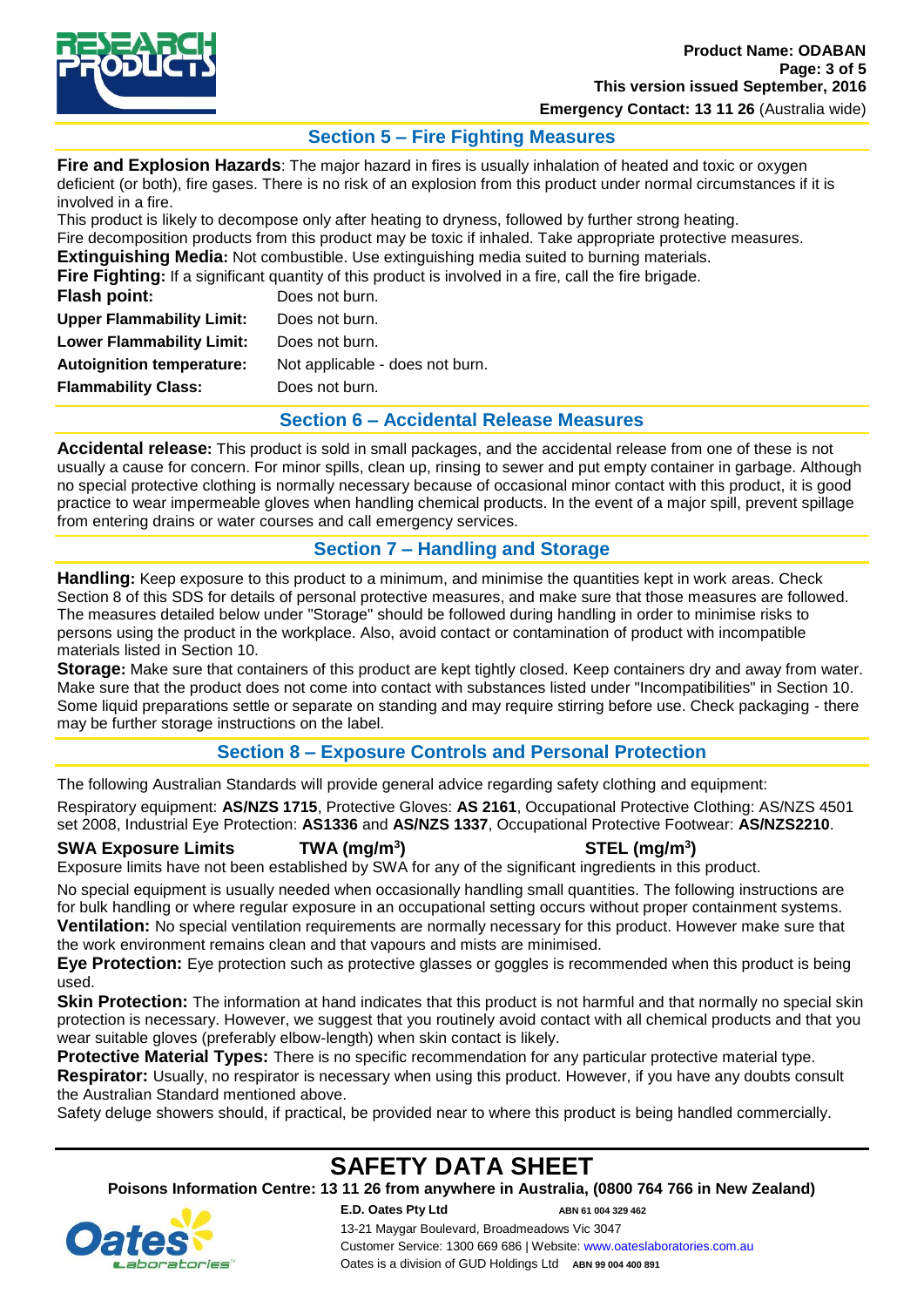

### **Product Name: ODABAN Page: 4 of 5 This version issued September, 2016**

**Emergency Contact: 13 11 26** (Australia wide)

### **Section 9 – Physical and Chemical Properties**

# **Section 10 – Stability and Reactivity**

**Reactivity:** This product is unlikely to react or decompose under normal storage conditions. However, if you have any doubts, contact the supplier for advice on shelf life properties.

**Conditions to Avoid:** Keep containers tightly closed. Containers should be kept dry.

**Incompatibilities:** strong oxidising agents.

**Fire Decomposition:** This product is likely to decompose only after heating to dryness, followed by further strong heating. Combustion forms carbon dioxide, and if incomplete, carbon monoxide and possibly smoke. Water is also formed. Carbon monoxide poisoning produces headache, weakness, nausea, dizziness, confusion, dimness of vision, disturbance of judgment, and unconsciousness followed by coma and death.

**Polymerisation:** This product will not undergo polymerisation reactions.

# **Section 11 – Toxicological Information**

### **Local Effects:**

**Target Organs:** There is no data to hand indicating any particular target organs.

#### **Classification of Hazardous Ingredients**

Ingredient **Hazard Statement** Octyl phenol reacted with 10 moles of H318: Causes serious eye damage. ethylene oxide

**Health Effects – Acute Swallowed:** May be irritating to digestive system if swallowed. **Eye:** Causes serious eye damage. **Skin:** Causes mild skin irritation. **Inhaled:** Avoid breathing vapour, spray or fumes.

**Section 12 – Ecological Information**

Insufficient data to be sure of status. Expected to not be an environmental hazard.

# **Section 13 – Disposal Considerations**

**Disposal:** Dispose of small quantities and empty containers by wrapping with paper and putting in garbage. For larger quantities, if recycling or reclaiming is not possible, use a commercial waste disposal service.

# **SAFETY DATA SHEET**

**Poisons Information Centre: 13 11 26 from anywhere in Australia, (0800 764 766 in New Zealand)**